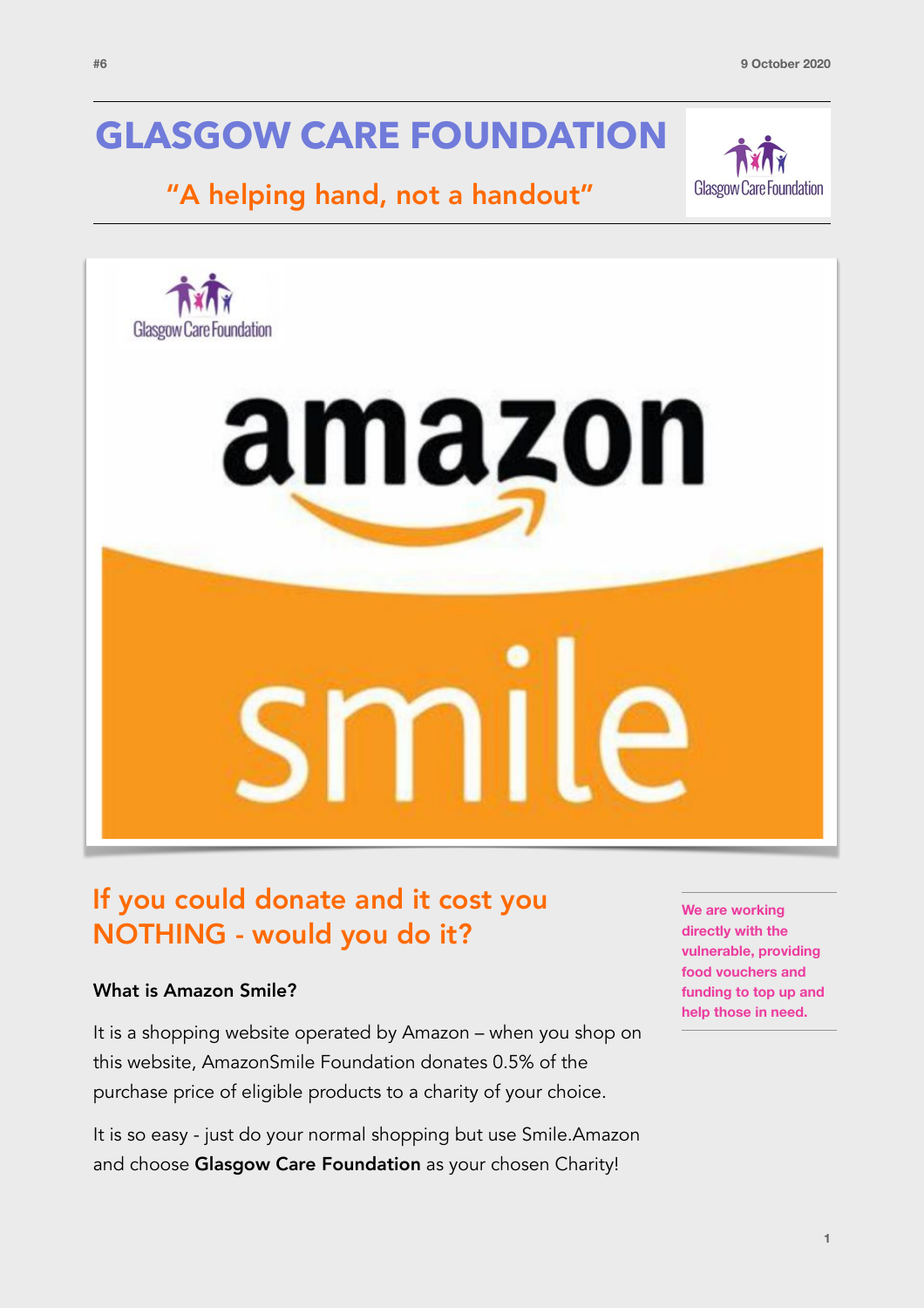### Where does your money go?

e helped a 49 year old single lady living with her 8 year old daughter and her nephew whose mother was deceased. Then her older daughter moved in with her newly born child. The child's father has no contact and she had nowhere to go.

The grandmother now had a household of 5 and no cot or highchair or spare money available after paying for food.



This grandmother was doing what any parent would do - support her family in any way she could. We were able to help by providing a cot and highchair to help them out.



## Is depression affecting your life?

We helped a lady who was<br>widowed and raising her<br>suffering from depression: despite widowed and raising her child on her own. She was suffering from depression; despite struggling with her grief she continued to work part-time in a low paid job, earning what she could to support both herself and child.

When her cooker broke down she was unable to afford to replace it so using a

microwave oven to prepare meals which weren't nutritious and in the long term more expensive. We supplied and fitted a new cooker to lend a helping hand.

Could you help someone in a similar situation?

If you are able to make a small donation we can keep supporting people living in poverty in Glasgow. <https://bit.ly/2JTpTkM>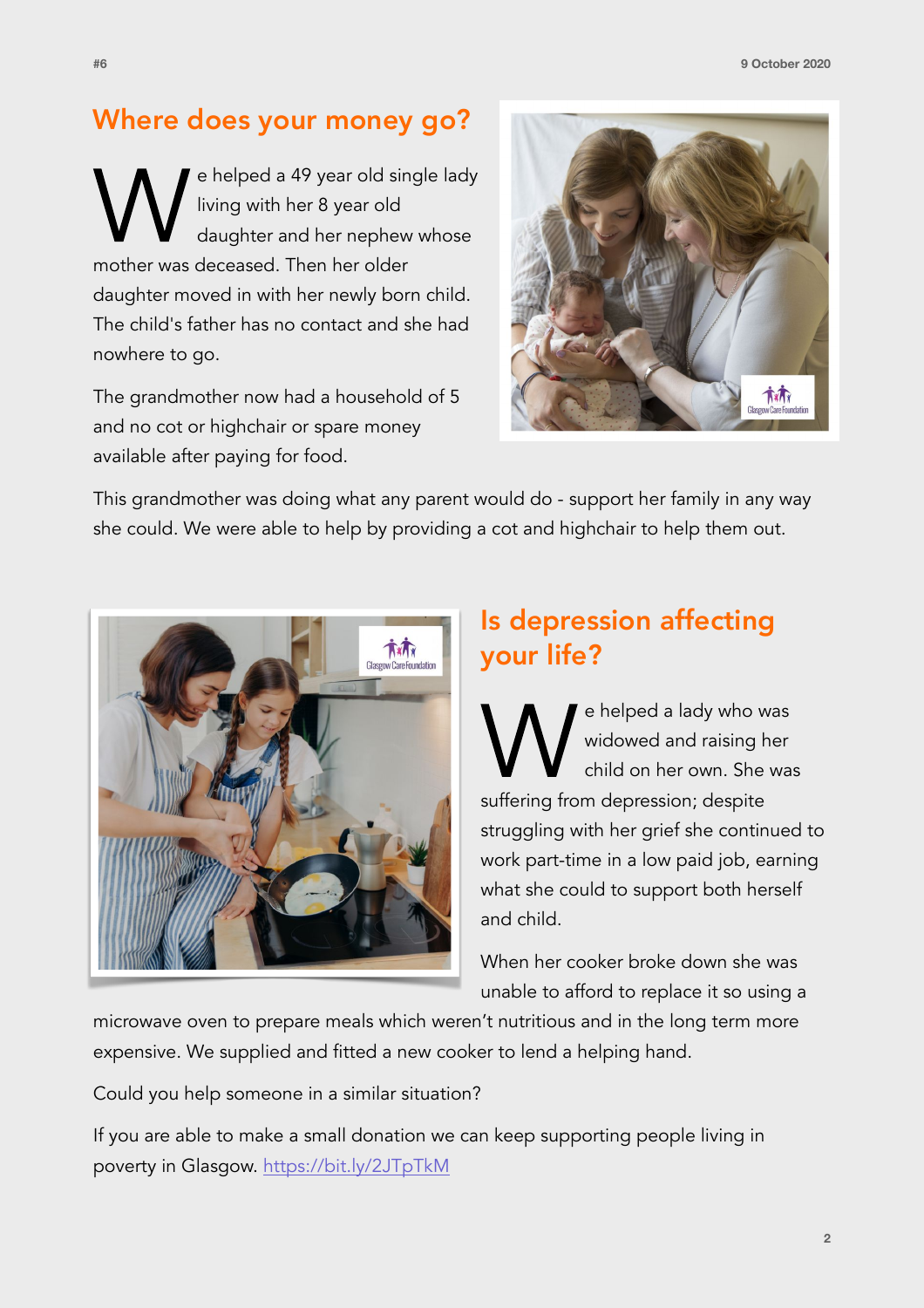

## Fundraising during Covid!

We appreciate at these times<br>the standard fundraising<br>options need to be adapted the standard fundraising options need to be adapted.

There are so many ways you can donate to Glasgow Care Foundation - no matter where your interests lie!

#### Health & Fitness

 Walk or Run at Home – Marathon, 5k, 10k

Climb a Mountain – Use your stairs at home to climb Ben Nevis or even Everest!

Get the kids involved! How many Hop, Skip & Jumps can you do?

### **Celebrations**

G Birthday Bar – Restrictions stopping you having a proper birthday party? Get all your friends to donate the price of a drink they would buy you on your birthday!

Christmas Secret Santa – as we all go online for Christmas, your colleagues can donate their Secret Santa money rather than gifts this year

 $\blacktriangleright$  Events – while we can't meet in person why not add  $f1$  to all online events and donate to Glasgow Care Foundation?

### Gaming

**Fancy a game-athon?** Here is a brilliant quide as to how you can turn a hobby into a fundraiser! (<http://ow.ly/n9WA50BJVJT>)